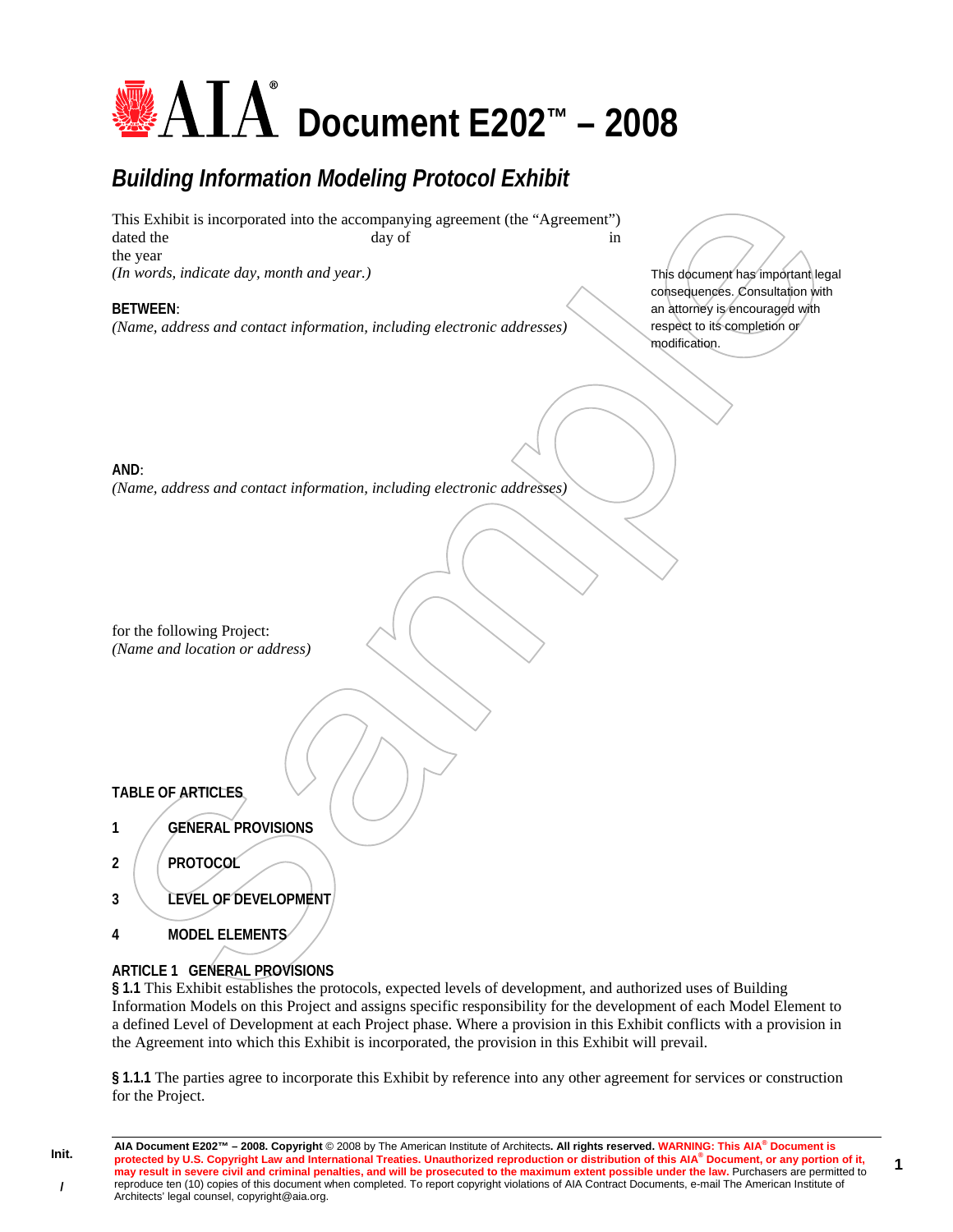# **§ 1.2 Definitions**

**§ 1.2.1 Building Information Model.** A Building Information Model(s) is a digital representation of the physical and functional characteristics of the Project and is referred to in this Exhibit as the "Model(s)," which term may be used herein to describe a Model Element, a single Model or multiple Models used in the aggregate. "Building Information Modeling" means the process and technology used to create the Model.

**§ 1.2.2 Level of Development.** The Level(s) of Development (LOD) describes the level of completeness to which a Model Element is developed.

**§ 1.2.3 Model Element.** A Model Element is a portion of the Building Information Model representing a component, system or assembly within a building or building site. For the purposes of this Exhibit, Model Elements are represented by the Construction Specifications Institute (CSI) UniFormat™ classification system in the Model Element Table at Section 4.3.

§ 1.2.4 Model Element Author. The Model Element Author is the party responsible for developing the content of a specific Model Element to the LOD required for a particular phase of the Project. Model Element Authors are identified in the Model Element Table at Section 4.3.

**§ 1.2.5 Model User.** The Model User refers to any individual or entity authorized to use the Model on the Project, such as for analysis, estimating or scheduling.

# **ARTICLE 2 PROTOCOL**

**§ 2.1 Coordination and Conflicts** 

Where conflicts are found in the Model, regardless of the phase of the Project or LOD, the discovering party shall promptly notify the Model Element Author(s). Upon such notification, the Model Element Author(s) shall act promptly to mitigate the conflict.

# **§ 2.2 Model Ownership**

In contributing content to the Model, the Model Element Author does not convey any ownership right in the content provided or in the software used to generate the content. Unless otherwise granted in a separate license, any subsequent Model Element Author's and Model User's right to use, modify, or further transmit the Model is specifically limited to the design and construction of the Project, and nothing contained in this Exhibit conveys any other right to use the Model for another purpose.

# **§ 2.3 Model Requirements**

**§ 2.3.1 Model Standard.** The Model shall be developed in accordance with the following standard, if any: *(Set forth below object naming conventions, graphic standards, common symbology, etc., or state an applicable standard, such as the National Building Information Model Standards (NBIMS).)* 

**§ 2.3.2 File Format(s).** Models shall be delivered in the following format(s) as appropriate to the use of the Model:

Use of Model **Required File Format(s)**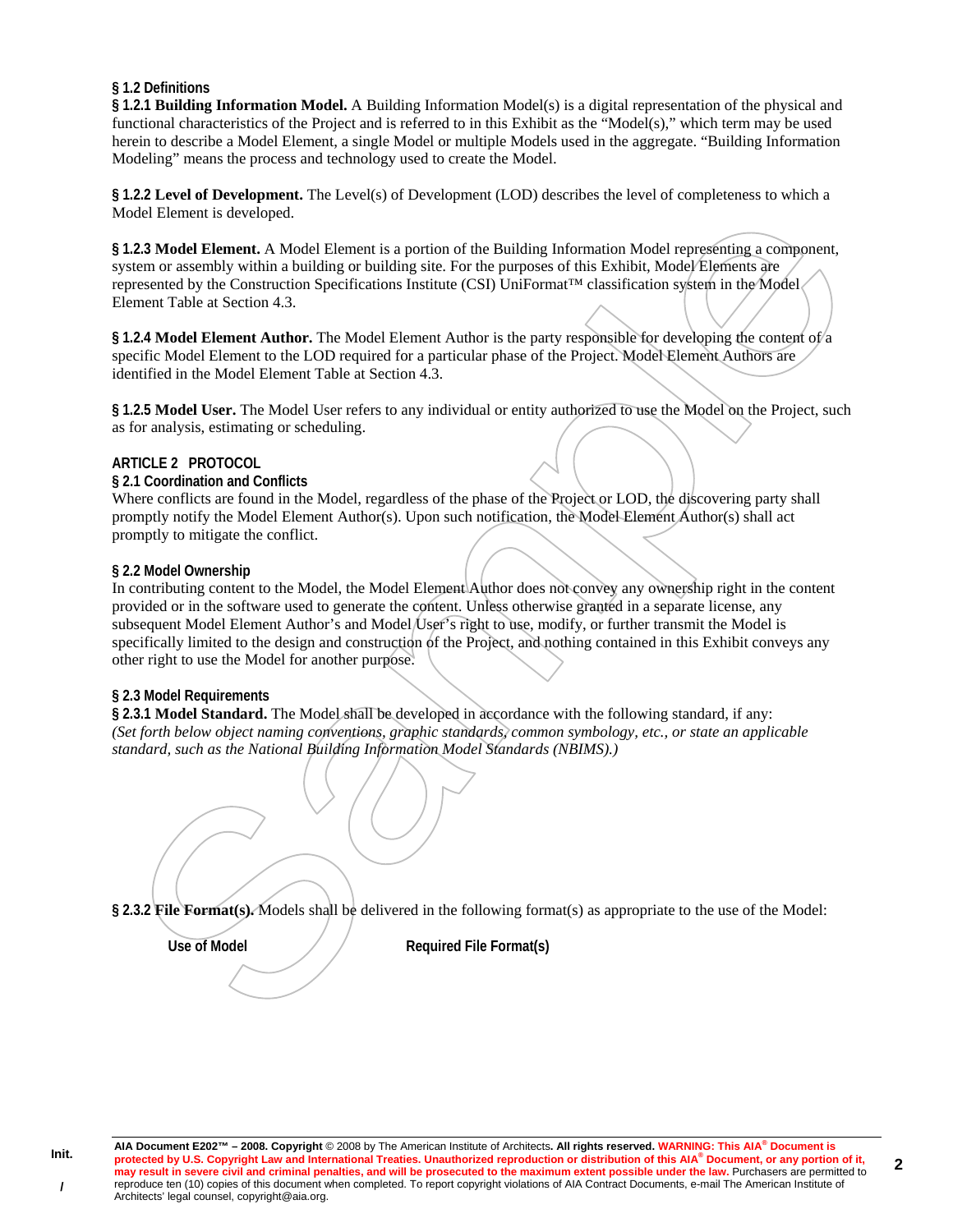#### **§ 2.4 Model Management**

**§ 2.4.1** The requirements for managing the Model include, but are not limited to, the duties set forth below in this Section 2.4. The Architect will manage the Model from the inception of the Project. If the responsibility for Model management will be assigned to another party at a particular phase of the Project, indicate below the identity of the party that will assume that responsibility, and the phase at which that party will assume those responsibilities.

**Responsible Party Project Phase** 

**§ 2.4.2 Initial Responsibilities.** The party responsible for managing the Model shall facilitate the establishment of protocols for the following:

- **.1** Model origin, coordinate system, and units
- **.2** File storage location(s)
- **.3** Processes for transferring and accessing Model files
- **.4** Clash detection
- **.5** Access rights
- **.6** Other protocols: *(Insert additional protocols below.)*

**§ 2.4.3 Ongoing Responsibilities.** The party responsible for managing the Model shall have the following ongoing responsibilities:

- **.1** Collect incoming Models:
	- **.1** Coordinate submission and exchange of Models
	- **.2** Log incoming Models
	- **.3** Validate that files are complete and usable and in compliance with applicable protocols
	- **.4** Maintain record copy of each file received
- **.2** Aggregate Model files and make available for viewing
- **.3** Perform clash detection in accordance with established protocols and issue periodic clash detection reports
- **.4** Maintain Model archives and backups
- **.5** Manage access rights
- .6 Follow protocols established in Section 2.4.2

**§ 2.4.4 Model Archives.** The party responsible for Model management as set forth in this Section 2.4 shall produce a Model Archive at the end of each Project phase and shall preserve the Model Archive as a record that may not be altered for any reason.

**§ 2.4.4.1** The Model Archive shall consist of two sets of files. The first set shall be a collection of individual Models as received from the Model Element Author(s). The second set of files shall consist of the aggregate of those individual Models in a format suitable for archiving and viewing. The second set shall be saved in the following file format:

**§ 2.4.4.2** Additional Model Archive requirements, if any, are as follows: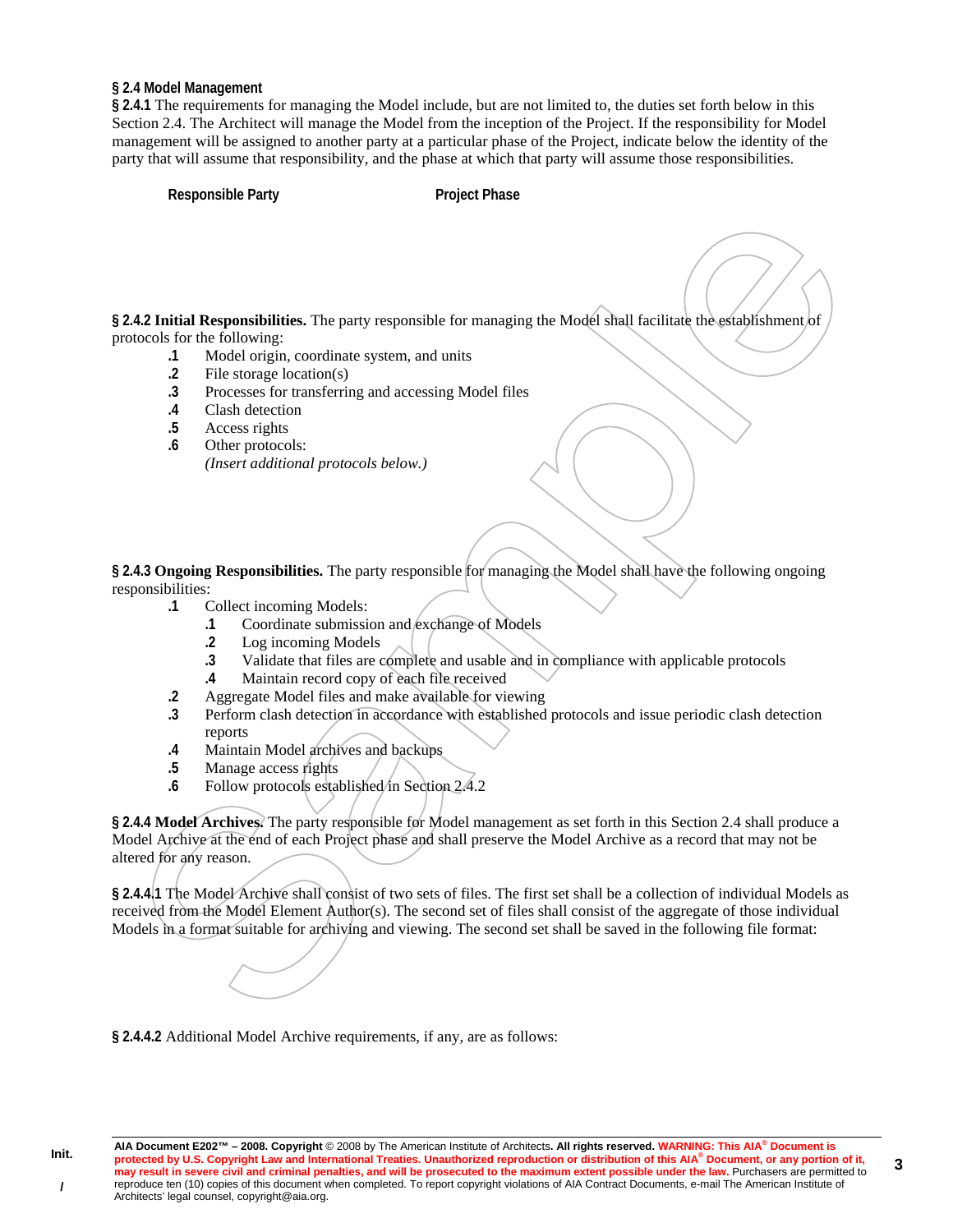**§ 2.4.4.3** The procedures for storing and preserving the Model upon final completion of the Project are as follows:

**§ 2.4.5** Other requirements for Model management, if any, are as follows: *(Describe in detail any other Model management requirements.)* 

#### **ARTICLE 3 LEVEL OF DEVELOPMENT**

**§ 3.1** The following LOD descriptions identify the specific content requirements and associated authorized uses for each Model Element at five progressively detailed levels of completeness. Each subsequent LOD builds on the previous level and includes all the characteristics of previous levels. The parties shall utilize the five LOD described below in completing the Model Element Table at Section 4.3, which establishes the required LOD for each Model Element at each phase of the Project.

#### **§ 3.2 LOD 100**

**§ 3.2.1 Model Content Requirements.** Overall building massing indicative of area, height, volume, location, and orientation may be modeled in three dimensions or represented by other data.

#### **§ 3.2.2 Authorized Uses**

**§ 3.2.2.1 Analysis.** The Model may be analyzed based on volume, area and orientation by application of generalized performance criteria assigned to the representative Model Elements.

**§ 3.2.2.2 Cost Estimating.** The Model may be used to develop a cost estimate based on current area, volume or similar conceptual estimating techniques (e.g., square feet of floor area, condominium unit, hospital bed, etc.).

**§ 3.2.2.3 Schedule.** The Model may be used for project phasing and overall duration.

**§ 3.2.2.4 Other Authorized Uses.** Additional authorized uses of the Model developed to a Level 100, if any, are as follows:

# **§ 3.3 LOD 200**

**§ 3.3.1 Model Content Requirements.** Model Elements are modeled as generalized systems or assemblies with approximate quantities, size, shape, location, and orientation. Non-geometric information may also be attached to Model Elements.

#### **§ 3.3.2 Authorized Uses**

**§ 3.3.2.1 Analysis.** The Model may be analyzed for performance of selected systems by application of generalized performance criteria assigned to the representative Model Elements.

**§ 3.3.2.2 Cost Estimating.** The Model may be used to develop cost estimates based on the approximate data provided and conceptual estimating techniques (e.g., volume and quantity of elements or type of system selected).

**§ 3.3.2.3 Schedule.** The Model may be used to show ordered, time-scaled appearance of major elements and systems.

**4**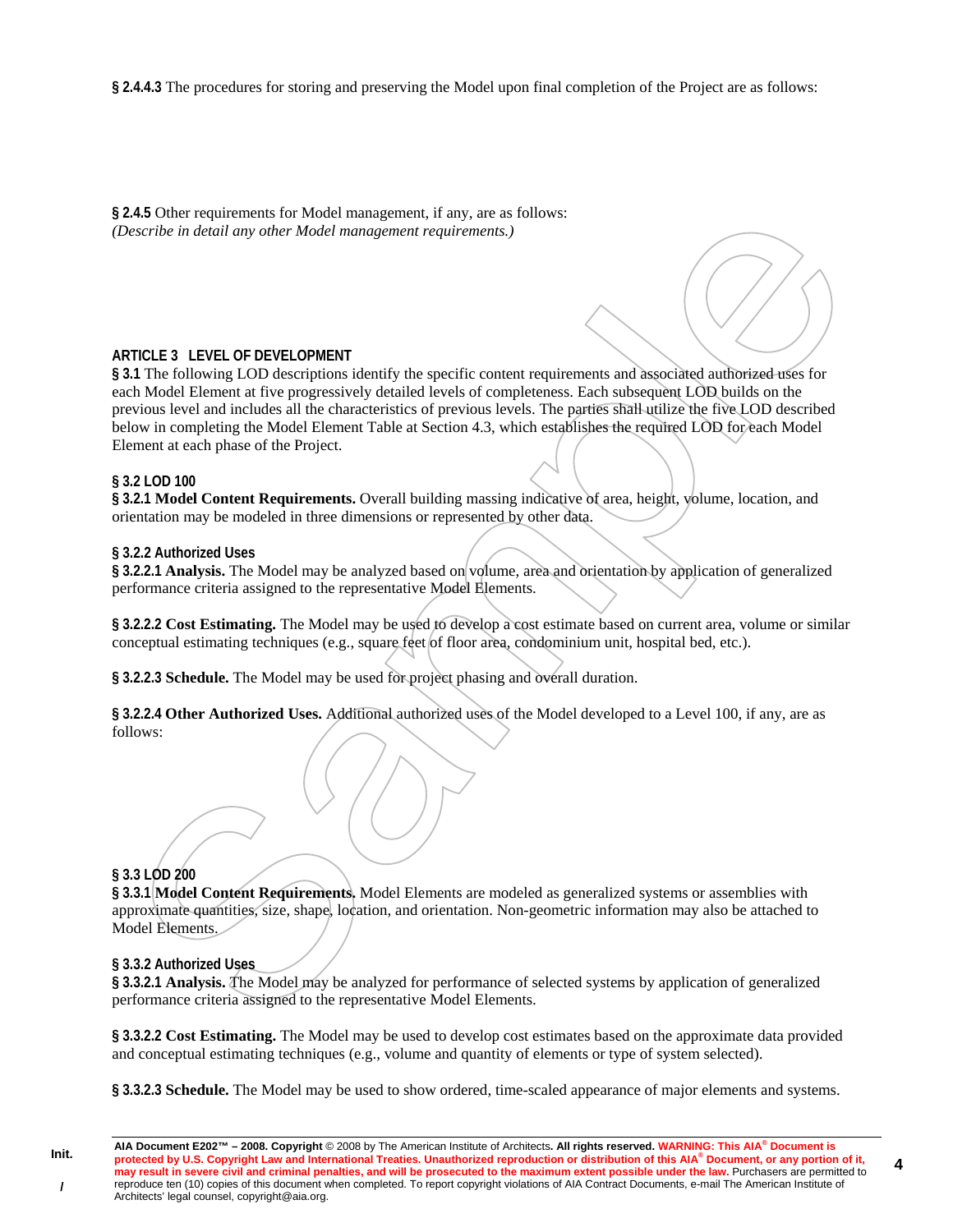**§ 3.3.2.4 Other Authorized Uses.** Additional authorized uses of the Model developed to a Level 200, if any, are as follows:

#### **§ 3.4 LOD 300**

**§ 3.4.1 Model Content Requirements.** Model Elements are modeled as specific assemblies accurate in terms of quantity, size, shape, location, and orientation. Non-geometric information may also be attached to Model Elements.

#### **§ 3.4.2 Authorized Uses**

**§ 3.4.2.1 Construction.** Suitable for the generation of traditional construction documents and shop drawings.

**§ 3.4.2.2 Analysis.** The Model may be analyzed for performance of selected systems by application of specific performance criteria assigned to the representative Model Elements.

**§ 3.4.2.3 Cost Estimating.** The Model may be used to develop cost estimates based on the specific data provided and conceptual estimating techniques.

**§ 3.4.2.4 Schedule.** The Model may be used to show ordered, time-scaled appearance of detailed elements and systems.

**§ 3.4.2.5 Other Authorized Uses.** Additional authorized uses of the Model developed to a Level 300, if any, are as follows:

#### **§ 3.5 LOD 400**

**§ 3.5.1 Model Content Requirements.** Model Elements are modeled as specific assemblies that are accurate in terms of size, shape, location, quantity, and orientation with complete fabrication, assembly, and detailing information. Nongeometric information may also be attached to Model Elements.

# **§ 3.5.2 Authorized Uses**

**§ 3.5.2.1 Construction.** Model Elements are virtual representations of the proposed element and are suitable for construction.

**§ 3.5.2.2 Analysis.** The Model may be analyzed for performance of approved selected systems based on specific Model Elements.

**§ 3.5.2.3 Cost Estimating.** Costs are based on the actual cost of specific elements at buyout.

**§ 3.5.2.4 Schedule.** The Model may be used to show ordered, time-scaled appearance of detailed specific elements and systems including construction means and methods.

**§ 3.5.2.5 Other Authorized Uses.** Additional authorized uses of the Model developed to a Level 400, if any, are as follows: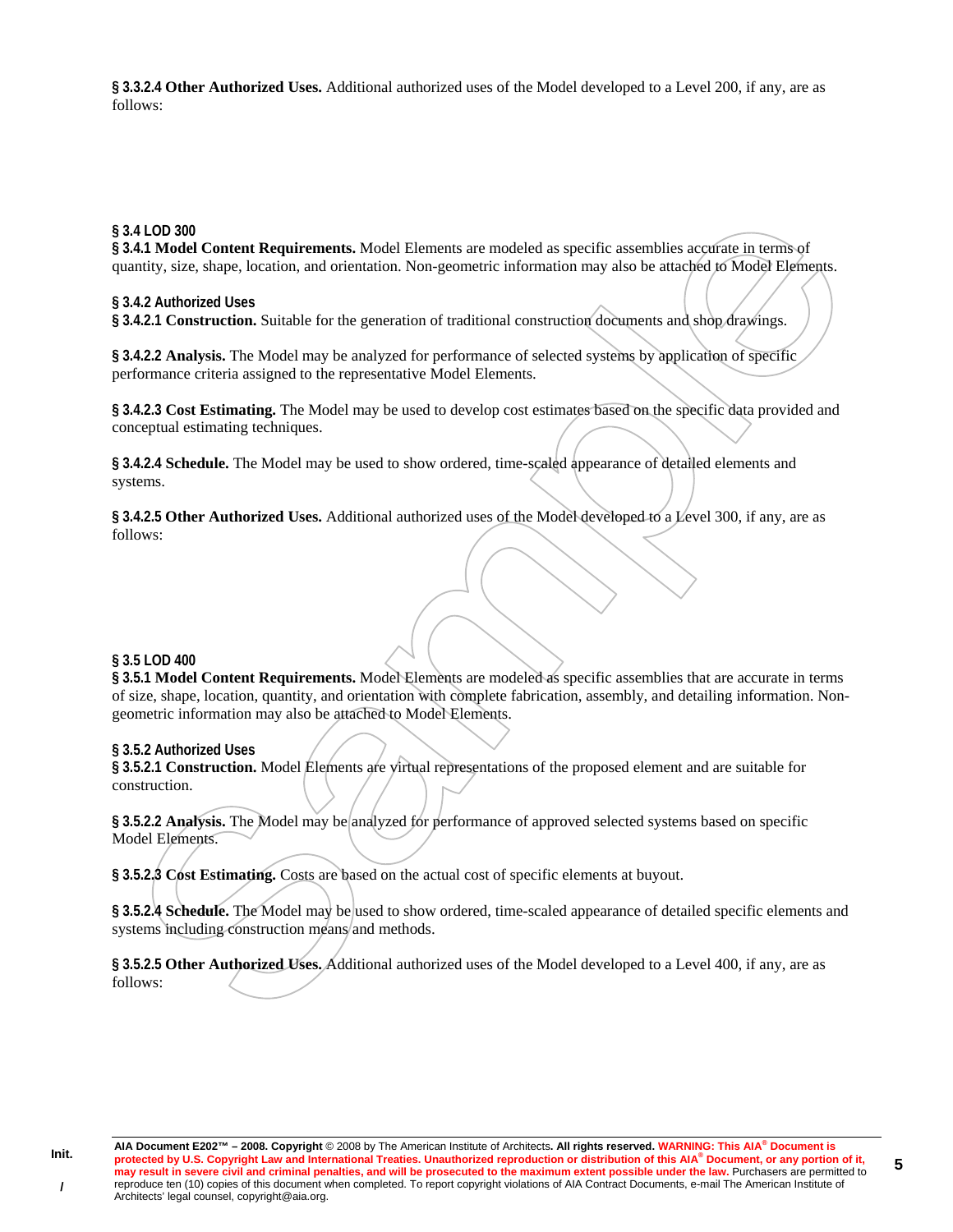#### **§ 3.6 LOD 500**

**§ 3.6.1 Model Content Requirements.** Model Elements are modeled as constructed assemblies actual and accurate in terms of size, shape, location, quantity, and orientation. Non-geometric information may also be attached to modeled elements.

#### **§ 3.6.2 Authorized Uses**

**§ 3.6.2.1 General Usage.** The Model may be utilized for maintaining, altering, and adding to the Project, but only to the extent consistent with any licenses granted in the Agreement or in a separate licensing agreement.

**§ 3.6.2.2 Other Authorized Uses.** Additional authorized uses of the Model developed to a Level 500, if any, are as follows:

# **ARTICLE 4 MODEL ELEMENTS**

#### **§ 4.1 Reliance on Model Elements**

**§ 4.1.1** The Model Element Table at Section 4.3 identifies (1) the LOD required for each Model Element at the end of each Project phase, and (2) the Model Element Author responsible for developing the Model Element to the LOD identified. Each Model Element Author's content is intended to be shared with subsequent Model Element Authors and Model Users throughout the course of the Project.

§ 4.1.2 It is understood that while the content of a specific Model Element may include data that exceeds the required LOD identified in Section 4.3 for a particular phase, Model Users and subsequent Model Element Authors may rely on the accuracy and completeness of a Model Element consistent only with the content required for the LOD identified in Section 4.3.

**§ 4.1.3** Any use of, or reliance on, a Model Element inconsistent with the LOD indicated in Section 4.3 by subsequent Model Element Authors or Model Users shall be at their sole risk and without liability to the Model Element Author. To the fullest extent permitted by law, subsequent Model Element Authors and Model Users shall indemnify and defend the Model Element Author from and against all claims arising from or related to the subsequent Model Element Author's or Model User's modification to, or unauthorized use of, the Model Element Author's content.

#### **§ 4.2 Table Instructions**

**§ 4.2.1** The table in Section 4.3 indicates the LOD to which each Model Element Author (MEA) is required to develop the content of the Model Element at the conclusion of each phase of the Project.

**§ 4.2.2** Abbreviations for each MEA to be used in the Model Element Table are as follows: *(Provide abbreviations such as "A – Architect," or "C – Contractor.")* 

**6**

**Init. /**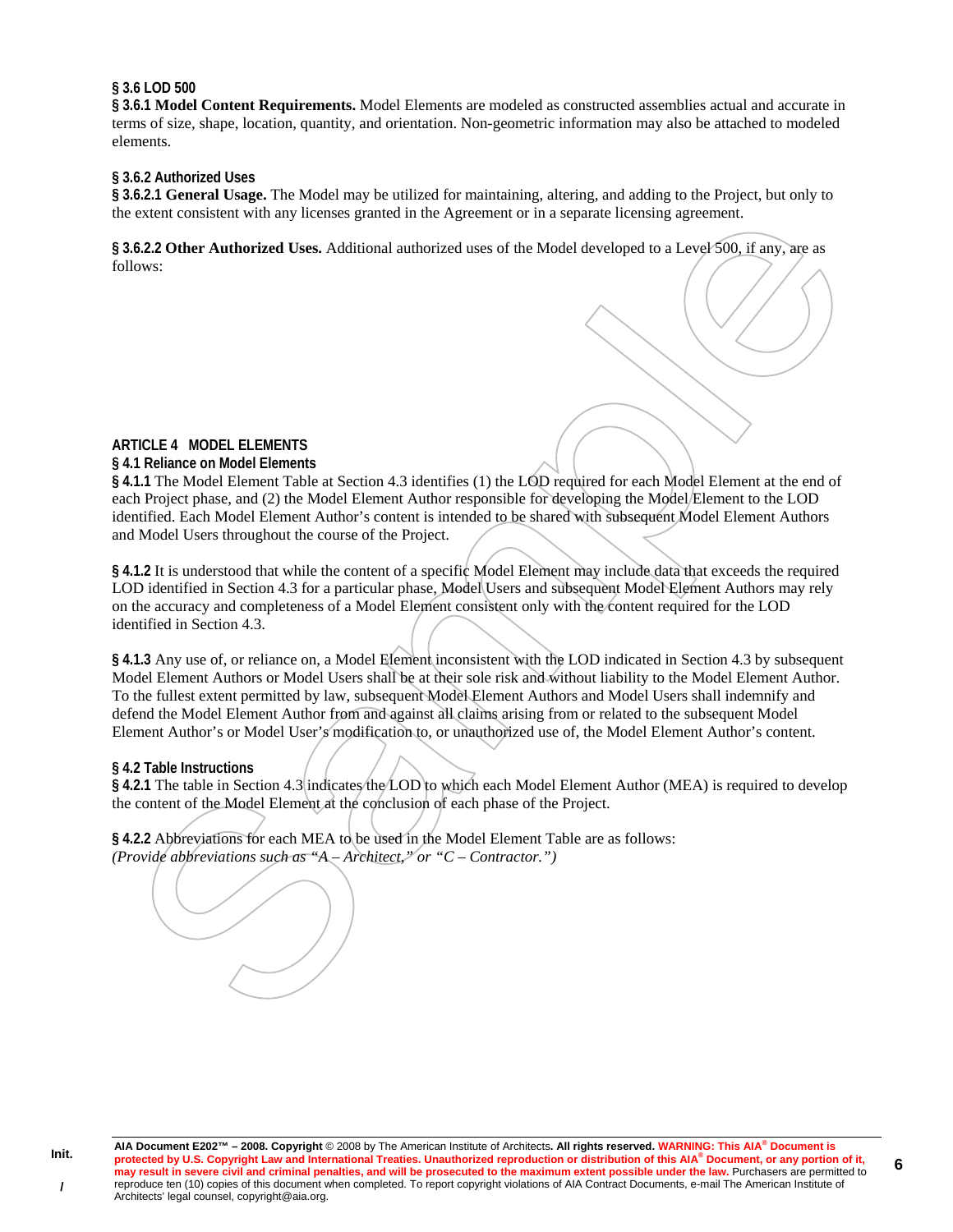| § 4.3 Model Element Table<br>Identify (1) the LOD required for each Model Element at the end of<br>each phase, and (2) the Model Element Author (MEA) responsible for<br>developing the Model Element to the LOD identified. |  |                           |                   |                                                |  |            |         |            |            |            |            |            |            |            |            |                     |
|------------------------------------------------------------------------------------------------------------------------------------------------------------------------------------------------------------------------------|--|---------------------------|-------------------|------------------------------------------------|--|------------|---------|------------|------------|------------|------------|------------|------------|------------|------------|---------------------|
| Insert abbreviations for each MEA identified in the table below, such<br>as "A - Architect," or " $C$ - Contractor."                                                                                                         |  |                           |                   |                                                |  |            |         |            |            |            |            |            |            |            |            | <b>Note</b>         |
| NOTE: LODs must be adapted for the unique characteristics of each<br>Project.                                                                                                                                                |  |                           |                   |                                                |  |            |         |            |            |            |            |            |            |            |            | Number<br>(See 4.4) |
| Model Elements Utilizing CSI UniFormat™                                                                                                                                                                                      |  |                           |                   |                                                |  | <b>MEA</b> | LOD MEA | <b>LOD</b> | <b>MEA</b> | <b>LOD</b> | <b>MEA</b> | <b>LOD</b> | <b>MEA</b> | <b>LOD</b> | <b>MEA</b> |                     |
| A SUBSTRUCTURE A10 Foundations                                                                                                                                                                                               |  |                           | A1010             | <b>Standard Foundations</b>                    |  |            |         |            |            |            |            |            |            |            |            |                     |
|                                                                                                                                                                                                                              |  |                           | A1020             | Special Foundations                            |  |            |         |            |            |            |            |            |            |            |            |                     |
|                                                                                                                                                                                                                              |  |                           | A1030             | Slab on Grade                                  |  |            |         |            |            |            |            |            |            |            |            |                     |
|                                                                                                                                                                                                                              |  | A20 Basement              | A2010             | <b>Basement Excavation</b>                     |  |            |         |            |            |            |            |            |            |            |            |                     |
|                                                                                                                                                                                                                              |  | Construction              | A2020             | <b>Basement Walls</b>                          |  |            |         |            |            |            |            |            |            |            |            |                     |
| <b>B</b> SHELL                                                                                                                                                                                                               |  | B10 Superstructure B1010  |                   | <b>Floor Construction</b>                      |  |            |         |            |            |            |            |            |            |            |            |                     |
|                                                                                                                                                                                                                              |  |                           | B1020             | Roof Construction                              |  |            |         |            |            |            |            |            |            |            |            |                     |
|                                                                                                                                                                                                                              |  | B20 Exterior              | <b>B2010</b>      | <b>Exterior Walls</b>                          |  |            |         |            |            |            |            |            |            |            |            |                     |
|                                                                                                                                                                                                                              |  | Enclosure                 | <b>B2020</b>      | <b>Exterior Windows</b>                        |  |            |         |            |            |            |            |            |            |            |            |                     |
|                                                                                                                                                                                                                              |  |                           | <b>B2030</b>      | <b>Exterior Doors</b>                          |  |            |         |            |            |            |            |            |            |            |            |                     |
|                                                                                                                                                                                                                              |  | B30 Roofing               | <b>B3010</b>      | Roof Coverings                                 |  |            |         |            |            |            |            |            |            |            |            |                     |
|                                                                                                                                                                                                                              |  |                           | B3020             | Roof Openings                                  |  |            |         |            |            |            |            |            |            |            |            |                     |
| C INTERIORS                                                                                                                                                                                                                  |  | C <sub>10</sub> Interior  | C <sub>1010</sub> | Partitions                                     |  |            |         |            |            |            |            |            |            |            |            |                     |
|                                                                                                                                                                                                                              |  | Construction              | C1020             | <b>Interior Doors</b>                          |  |            |         |            |            |            |            |            |            |            |            |                     |
|                                                                                                                                                                                                                              |  |                           | C1030             | Fittings                                       |  |            |         |            |            |            |            |            |            |            |            |                     |
|                                                                                                                                                                                                                              |  | C20 Stairs                | C <sub>2010</sub> | <b>Stair Construction</b>                      |  |            |         |            |            |            |            |            |            |            |            |                     |
|                                                                                                                                                                                                                              |  |                           | C <sub>2020</sub> | <b>Stair Finishes</b>                          |  |            |         |            |            |            |            |            |            |            |            |                     |
|                                                                                                                                                                                                                              |  | C30 Interior              | C3010             | Wall Finishes                                  |  |            |         |            |            |            |            |            |            |            |            |                     |
|                                                                                                                                                                                                                              |  | Finishes                  | C3020             | Floor Finishes                                 |  |            |         |            |            |            |            |            |            |            |            |                     |
|                                                                                                                                                                                                                              |  |                           | C3030             | Ceiling Finishes                               |  |            |         |            |            |            |            |            |            |            |            |                     |
| D SERVICES                                                                                                                                                                                                                   |  | D10 Conveying             | D <sub>1010</sub> | Elevators & Lifts                              |  |            |         |            |            |            |            |            |            |            |            |                     |
|                                                                                                                                                                                                                              |  |                           | D <sub>1020</sub> | Escalators<br>& Moving Walks                   |  |            |         |            |            |            |            |            |            |            |            |                     |
|                                                                                                                                                                                                                              |  |                           | D1030             | Other Conveying<br>Systems                     |  |            |         |            |            |            |            |            |            |            |            |                     |
|                                                                                                                                                                                                                              |  | D20 Plumbing              | D <sub>2010</sub> | <b>Plumbing Fixtures</b>                       |  |            |         |            |            |            |            |            |            |            |            |                     |
|                                                                                                                                                                                                                              |  |                           |                   | Domestic/Water                                 |  |            |         |            |            |            |            |            |            |            |            |                     |
|                                                                                                                                                                                                                              |  |                           | D <sub>2020</sub> | Distribution                                   |  |            |         |            |            |            |            |            |            |            |            |                     |
|                                                                                                                                                                                                                              |  |                           | D <sub>2030</sub> | Sanitary Waste                                 |  |            |         |            |            |            |            |            |            |            |            |                     |
|                                                                                                                                                                                                                              |  |                           | D <sub>2040</sub> | Rain Water Drainage<br>Other Plumbing          |  |            |         |            |            |            |            |            |            |            |            |                     |
|                                                                                                                                                                                                                              |  |                           | D <sub>2090</sub> | Systems                                        |  |            |         |            |            |            |            |            |            |            |            |                     |
|                                                                                                                                                                                                                              |  | D30 HVAC                  | D3010             | <b>Energy Supply</b><br><b>Heat Generating</b> |  |            |         |            |            |            |            |            |            |            |            |                     |
|                                                                                                                                                                                                                              |  |                           | D3020             | Systems                                        |  |            |         |            |            |            |            |            |            |            |            |                     |
|                                                                                                                                                                                                                              |  |                           | D3030             | Cooling Generating<br>Systems                  |  |            |         |            |            |            |            |            |            |            |            |                     |
|                                                                                                                                                                                                                              |  |                           | D3040             | <b>Distribution Systems</b>                    |  |            |         |            |            |            |            |            |            |            |            |                     |
|                                                                                                                                                                                                                              |  |                           | D3050             | Terminal & Package<br>Units                    |  |            |         |            |            |            |            |            |            |            |            |                     |
|                                                                                                                                                                                                                              |  |                           |                   | Controls &                                     |  |            |         |            |            |            |            |            |            |            |            |                     |
|                                                                                                                                                                                                                              |  |                           | D3060             | Instrumentation<br><b>Systems Testing</b>      |  |            |         |            |            |            |            |            |            |            |            |                     |
|                                                                                                                                                                                                                              |  |                           | D3070             | & Balancing                                    |  |            |         |            |            |            |            |            |            |            |            |                     |
|                                                                                                                                                                                                                              |  |                           | D3090             | Other HVAC Systems<br>& Equipment              |  |            |         |            |            |            |            |            |            |            |            |                     |
|                                                                                                                                                                                                                              |  | D40 Fire Protection D4010 |                   | Sprinklers                                     |  |            |         |            |            |            |            |            |            |            |            |                     |
|                                                                                                                                                                                                                              |  |                           | D4020             | Standpipes                                     |  |            |         |            |            |            |            |            |            |            |            |                     |
|                                                                                                                                                                                                                              |  |                           | D <sub>4030</sub> | Fire Protection<br>Specialties                 |  |            |         |            |            |            |            |            |            |            |            |                     |
|                                                                                                                                                                                                                              |  |                           |                   | Other Fire Protection                          |  |            |         |            |            |            |            |            |            |            |            |                     |
|                                                                                                                                                                                                                              |  |                           | D4090             | Systems                                        |  |            |         |            |            |            |            |            |            |            |            |                     |

AIA Document E202™ – 2008. Copyright © 2008 by The American Institute of Architects. All rights reserved. WARNING: This AIA<sup>®</sup> Document is<br>protected by U.S. Copyright Law and International Treaties. Unauthorized reproduct **may result in severe civil and criminal penalties, and will be prosecuted to the maximum extent possible under the law.** Purchasers are permitted to reproduce ten (10) copies of this document when completed. To report copyright violations of AIA Contract Documents, e-mail The American Institute of Architects' legal counsel, copyright@aia.org.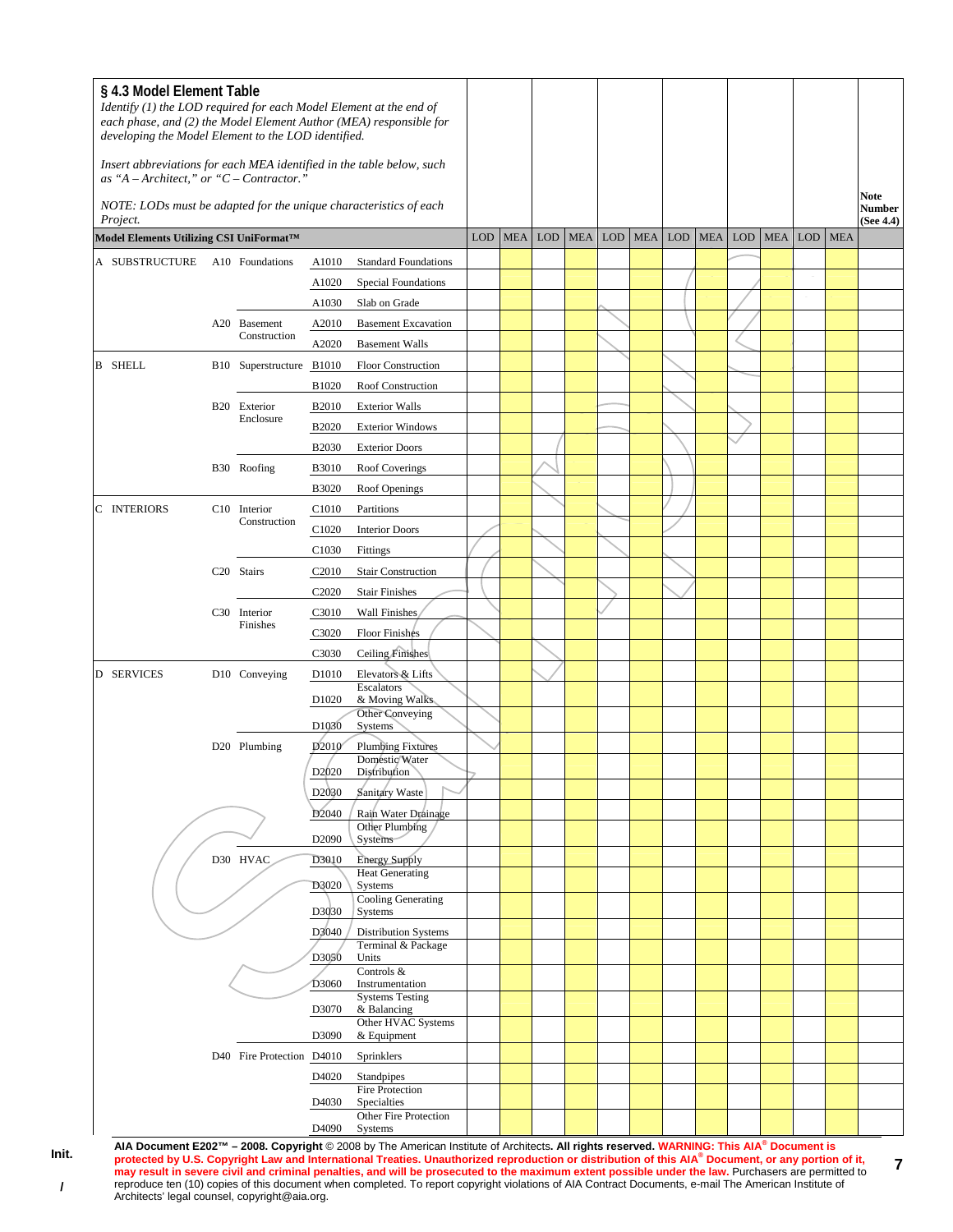| § 4.3 Model Element Table<br>Identify (1) the LOD required for each Model Element at the end of<br>each phase, and (2) the Model Element Author (MEA) responsible for<br>developing the Model Element to the LOD identified.<br>Insert abbreviations for each MEA identified in the table below, such |                                                                                                                              |          |                                |                                      |                                               |            |            |            |            |            |            |            |            |            |            |     |            |                             |
|-------------------------------------------------------------------------------------------------------------------------------------------------------------------------------------------------------------------------------------------------------------------------------------------------------|------------------------------------------------------------------------------------------------------------------------------|----------|--------------------------------|--------------------------------------|-----------------------------------------------|------------|------------|------------|------------|------------|------------|------------|------------|------------|------------|-----|------------|-----------------------------|
|                                                                                                                                                                                                                                                                                                       | as "A - Architect," or " $C$ - Contractor."<br>NOTE: LODs must be adapted for the unique characteristics of each<br>Project. |          |                                |                                      |                                               |            |            |            |            |            |            |            |            |            |            |     |            | Note<br>Number<br>(See 4.4) |
|                                                                                                                                                                                                                                                                                                       | Model Elements Utilizing CSI UniFormat™                                                                                      |          |                                |                                      |                                               | <b>LOD</b> | <b>MEA</b> | <b>LOD</b> | <b>MEA</b> | <b>LOD</b> | <b>MEA</b> | <b>LOD</b> | <b>MEA</b> | <b>LOD</b> | <b>MEA</b> | LOD | <b>MEA</b> |                             |
|                                                                                                                                                                                                                                                                                                       |                                                                                                                              |          | D50 Electrical                 | D5010                                | <b>Electrical Service</b><br>& Distribution   |            |            |            |            |            |            |            |            |            |            |     |            |                             |
|                                                                                                                                                                                                                                                                                                       |                                                                                                                              |          | D <sub>5</sub> 0 <sub>20</sub> | <b>Lighting and Branch</b><br>Wiring |                                               |            |            |            |            |            |            |            |            |            |            |     |            |                             |
|                                                                                                                                                                                                                                                                                                       |                                                                                                                              |          |                                | D <sub>5030</sub>                    | Communications<br>& Security                  |            |            |            |            |            |            |            |            |            |            |     |            |                             |
|                                                                                                                                                                                                                                                                                                       |                                                                                                                              |          |                                |                                      | Other Electrical<br>Systems                   |            |            |            |            |            |            |            |            |            |            |     |            |                             |
|                                                                                                                                                                                                                                                                                                       | <b>E EQUIPMENT</b>                                                                                                           |          | E10 Equipment                  | D5090<br>E1010                       | Commercial Equipment                          |            |            |            |            |            |            |            |            |            |            |     |            |                             |
|                                                                                                                                                                                                                                                                                                       | & FURNISHINGS                                                                                                                |          |                                | E1020                                | <b>Institutional Equipment</b>                |            |            |            |            |            |            |            |            |            |            |     |            |                             |
|                                                                                                                                                                                                                                                                                                       |                                                                                                                              |          |                                | E1030                                | Vehicular Equipment                           |            |            |            |            |            |            |            |            |            |            |     |            |                             |
|                                                                                                                                                                                                                                                                                                       |                                                                                                                              |          |                                | E1090                                | Other Equipment                               |            |            |            |            |            |            |            |            |            |            |     |            |                             |
|                                                                                                                                                                                                                                                                                                       |                                                                                                                              |          | E20 Furnishings                | E2010                                | <b>Fixed Furnishings</b>                      |            |            |            |            |            |            |            |            |            |            |     |            |                             |
|                                                                                                                                                                                                                                                                                                       |                                                                                                                              |          |                                | E2020                                | Movable Furnishings                           |            |            |            |            |            |            |            |            |            |            |     |            |                             |
| F                                                                                                                                                                                                                                                                                                     | SPECIAL CONSTR. F10 Special                                                                                                  |          |                                | F1010                                | <b>Special Structures</b>                     |            |            |            |            |            |            |            |            |            |            |     |            |                             |
|                                                                                                                                                                                                                                                                                                       | & DEMO                                                                                                                       |          | Construction                   | F1020                                | <b>Integrated Construction</b>                |            |            |            |            |            |            |            |            |            |            |     |            |                             |
|                                                                                                                                                                                                                                                                                                       |                                                                                                                              |          |                                | F1030                                | <b>Special Construction</b><br>Systems        |            |            |            |            |            |            |            |            |            |            |     |            |                             |
|                                                                                                                                                                                                                                                                                                       |                                                                                                                              |          |                                | F1040                                | <b>Special Facilities</b>                     |            |            |            |            |            |            |            |            |            |            |     |            |                             |
|                                                                                                                                                                                                                                                                                                       |                                                                                                                              |          |                                | F1050                                | <b>Special Controls</b>                       |            |            |            |            |            |            |            |            |            |            |     |            |                             |
|                                                                                                                                                                                                                                                                                                       |                                                                                                                              |          |                                |                                      | & Instrumentation<br><b>Building Elements</b> |            |            |            |            |            |            |            |            |            |            |     |            |                             |
|                                                                                                                                                                                                                                                                                                       |                                                                                                                              | F20      | Selective Bldg F2010<br>Demo   |                                      | Demolition<br><b>Hazardous Components</b>     |            |            |            |            |            |            |            |            |            |            |     |            |                             |
|                                                                                                                                                                                                                                                                                                       |                                                                                                                              |          |                                | F2020                                | Abatement                                     |            |            |            |            |            |            |            |            |            |            |     |            |                             |
|                                                                                                                                                                                                                                                                                                       | <b>G BUILDING</b>                                                                                                            | G10 Site |                                | G1010                                | Site Clearing                                 |            |            |            |            |            |            |            |            |            |            |     |            |                             |
|                                                                                                                                                                                                                                                                                                       | <b>SITEWORK</b>                                                                                                              |          | Preparation                    | G1020                                | Site Demolition<br>& Relocations              |            |            |            |            |            |            |            |            |            |            |     |            |                             |
|                                                                                                                                                                                                                                                                                                       |                                                                                                                              |          | G20 Site<br>Improvements       | G1030                                | Site Earthwork                                |            |            |            |            |            |            |            |            |            |            |     |            |                             |
|                                                                                                                                                                                                                                                                                                       |                                                                                                                              |          |                                | G1040                                | Hazardous Waste<br>Remediation                |            |            |            |            |            |            |            |            |            |            |     |            |                             |
|                                                                                                                                                                                                                                                                                                       |                                                                                                                              |          |                                | G <sub>2010</sub>                    | Roadways                                      |            |            |            |            |            |            |            |            |            |            |     |            |                             |
|                                                                                                                                                                                                                                                                                                       |                                                                                                                              |          |                                | G2020                                | Parking Lots                                  |            |            |            |            |            |            |            |            |            |            |     |            |                             |
|                                                                                                                                                                                                                                                                                                       |                                                                                                                              |          |                                | G2030                                | Pedestrian Paving                             |            |            |            |            |            |            |            |            |            |            |     |            |                             |
|                                                                                                                                                                                                                                                                                                       |                                                                                                                              |          |                                | G2040                                | Site Development                              |            |            |            |            |            |            |            |            |            |            |     |            |                             |
|                                                                                                                                                                                                                                                                                                       |                                                                                                                              |          | Site Civil/                    | G2050                                | Landscaping                                   |            |            |            |            |            |            |            |            |            |            |     |            |                             |
|                                                                                                                                                                                                                                                                                                       |                                                                                                                              |          | G30 Mech. Utilities G3010      |                                      | Water Supply<br>& Distribution Systems        |            |            |            |            |            |            |            |            |            |            |     |            |                             |
|                                                                                                                                                                                                                                                                                                       |                                                                                                                              |          |                                | G3020                                | Sanitary Sewer Systems                        |            |            |            |            |            |            |            |            |            |            |     |            |                             |
|                                                                                                                                                                                                                                                                                                       |                                                                                                                              |          |                                | G3030                                | Storm Sewer Systems                           |            |            |            |            |            |            |            |            |            |            |     |            |                             |
|                                                                                                                                                                                                                                                                                                       |                                                                                                                              |          |                                | G3040                                | <b>Heating Distribution</b>                   |            |            |            |            |            |            |            |            |            |            |     |            |                             |
|                                                                                                                                                                                                                                                                                                       |                                                                                                                              |          |                                | G3050                                | <b>Cooling Distribution</b>                   |            |            |            |            |            |            |            |            |            |            |     |            |                             |
|                                                                                                                                                                                                                                                                                                       |                                                                                                                              |          |                                | G3060                                | <b>Fuel Distribution</b>                      |            |            |            |            |            |            |            |            |            |            |     |            |                             |
|                                                                                                                                                                                                                                                                                                       |                                                                                                                              |          |                                | G3090                                | Other Civil/<br><b>Mechanical Utilities</b>   |            |            |            |            |            |            |            |            |            |            |     |            |                             |
|                                                                                                                                                                                                                                                                                                       |                                                                                                                              |          | G40 Site Electrical            | G4010                                | <b>Electrical Distribution</b>                |            |            |            |            |            |            |            |            |            |            |     |            |                             |
|                                                                                                                                                                                                                                                                                                       |                                                                                                                              |          | Utilities                      | G4020                                | Site Lighting                                 |            |            |            |            |            |            |            |            |            |            |     |            |                             |
|                                                                                                                                                                                                                                                                                                       |                                                                                                                              |          |                                | G4030                                | Site Communications<br>& Security             |            |            |            |            |            |            |            |            |            |            |     |            |                             |
|                                                                                                                                                                                                                                                                                                       |                                                                                                                              |          |                                | G4090                                | Other Electrical Utilities                    |            |            |            |            |            |            |            |            |            |            |     |            |                             |
|                                                                                                                                                                                                                                                                                                       |                                                                                                                              |          | G50 Other Site                 | G5010                                | Service Tunnels                               |            |            |            |            |            |            |            |            |            |            |     |            |                             |
|                                                                                                                                                                                                                                                                                                       |                                                                                                                              |          | Construction                   | G5090                                | Other Site Systems<br>& Equipment             |            |            |            |            |            |            |            |            |            |            |     |            |                             |

AIA Document E202™ – 2008. Copyright © 2008 by The American Institute of Architects. All rights reserved. WARNING: This AIA<sup>®</sup> Document is<br>protected by U.S. Copyright Law and International Treaties. Unauthorized reproduct **may result in severe civil and criminal penalties, and will be prosecuted to the maximum extent possible under the law.** Purchasers are permitted to reproduce ten (10) copies of this document when completed. To report copyright violations of AIA Contract Documents, e-mail The American Institute of Architects' legal counsel, copyright@aia.org.

**8**